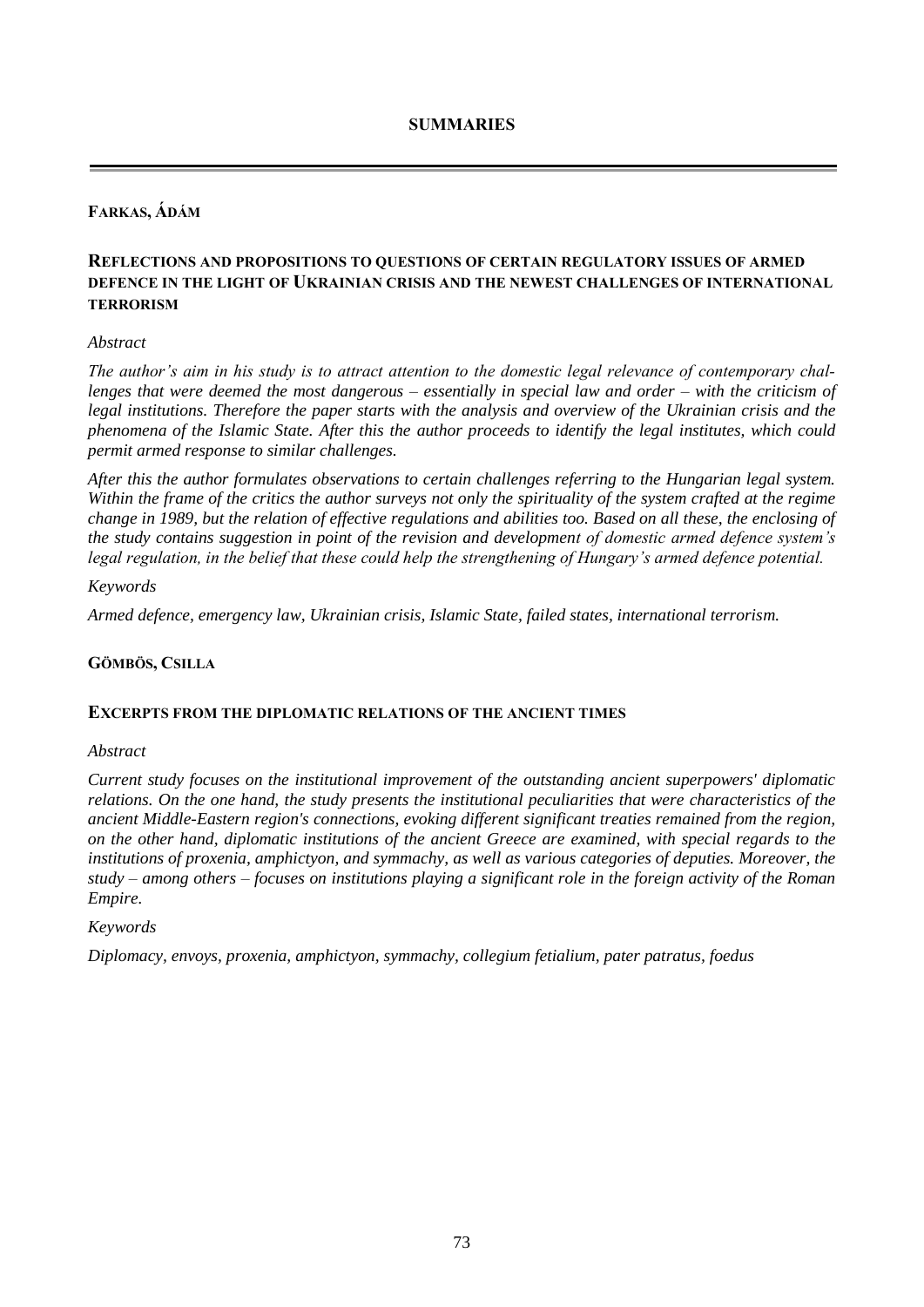# **KÁLMÁN, JÁNOS**

# **THE FRAMEWORK OF THE MACROPRUDENTIAL POLICY**

## *Abstract*

*The global economic crisis has sharply pointed out that due to the financial globalization the certain financial institutions in the financial system are interconnected by a thousand links, which results in the instability in the financial system – so-called contagion effect – at the global level. Explicit responsibility for the prevention of the build-up of systemic risks, to identify and manage the risks did not exist before the world economic crisis. Since 2008, the development of macro-prudential policy framework aims to fill this gap. In a globalized financial system the framework of macro-prudential policy starts at the international level, but the European countries with regard to the emphasis placed by the European Union, in addition to the primary responsibility rests on the shoulders of the states.*

### *Keywords*

*European System Risk Board, Financial Stability Board, macroprudential regulation and supervision, Single Supervisory Mechanism, soft law.*

### **KESERŰ, BARNA ARNOLD**

## **THE MAIN NODES OF THE BORN OF THE SUSTAINABLE DEVELOPMENT IN THE SCIENCE AND INTER-NATIONAL LEGISLATION**

#### *Abstract*

*In the study I would like to explore those paramount important scientific thought experiments that directly contributed to the concept of sustainable development and made it one of the key-off points for the international legislation. The global problems what are tried to be handled by the idea of sustainable development has been taken in the field of view of scientific discourse more than two decades before the appearance of that idea in the international law and were actively investigated. These different – but fundamentally related – works essentially marked the theoretical lines of fragmentation, which later became the pillars of sustainable development and the international community have gained enhanced interest in them. The works of Carson, Hardin, Meadows, Schumacher and Jackson heralded the fateful moment when humanity must change its unsustainable way of life, otherwise a system-wide collapse is expected. The recognition of the compulsion of decision now is clearly reflected everywhere from the philosophy through the natural sciences to the international documents, but unfortunately we can witnessing only exceptional changes which could give some hope.*

#### *Keywords*

*Sustainable development, environmental protection, overpopulation, economic growth, chaos point.*